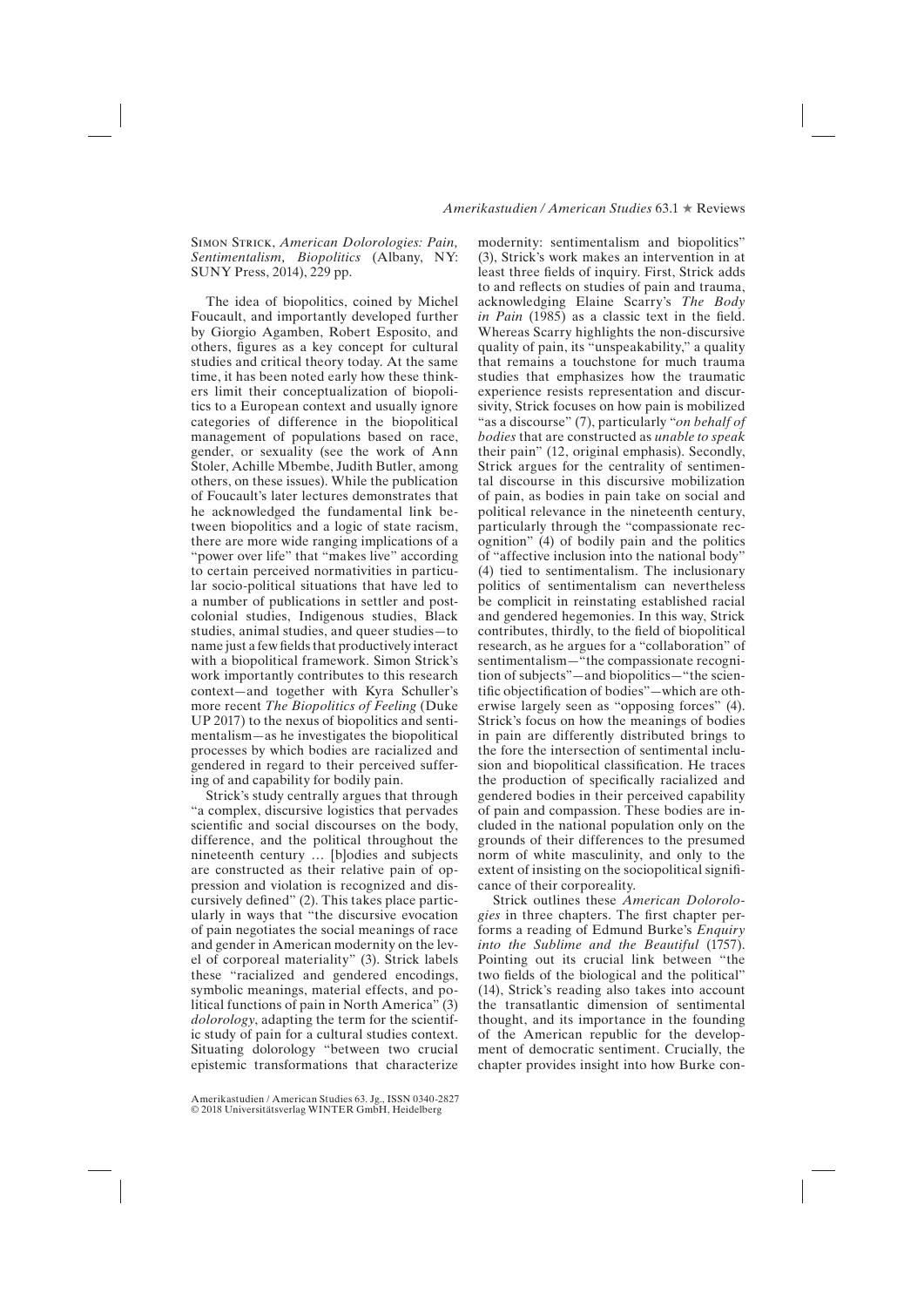## Reviews ★ *Amerikastudien / American Studies* 63.1

structs in the *Enquiry* the bourgeois subject of sensibility strongly in relation to its access to and mastery of bodily pain in terms of a "rigid gendered and racialized order," so that "political authority" (47) which should stem from universal human nature is restricted on the grounds of perceived "'natural' differences" (30). With a focus on the transatlantic transfer and transformation from "European sensibility" to "American sentimentalism" (47), Strick analyzes the sensible and sympathetic bourgeois subject as a foil upon which the national American subject was defined in its capability for *feeling* American. The following chapters then demonstrate how the ability to show compassion and recognize the pain of racialized and gendered bodies functions as a means to reinstate white masculinity as the biopolitical norm of the American self. At the same time female and black bodies in pain are figured as 'bodily states of exception' that reinscribe American democracy as 'pain-free' and help to forget the "structural violence" of racism and sexism, instead "reconstitut[ing] the national compassionate subject as again innocent and universal" (49).

This first chapter "provides material blueprints for nineteenth-century sentimental bodies in America" (44); yet the heart of the book lies in the extended analyses of the following two longer chapters. The second chapter focuses on the medicalization of birth pain and the pathologization of female bodies in the context of anesthesia, and the third addresses images of enslaved and tortured bodies in the context of abolitionism and post-Civil War U.S. society. In these chapters, the book makes a particularly strong case for the continuity of racialized and gendered hegemonies that are mobilized through the discourse of pain and compassion while they are employed to serve various, even opposing political ends, and in which the site of the body in pain becomes an indicator for national belonging, civilizational status, or degree of humanization. In the second chapter, "Birthpain, Anesthesia, Civilization," such a structure produces the "corporeal figurations [of] the compassionate white male scientist, the nervous female, the insensitive savage" (61). The white male scientist in his ability to feel and master pain embodies detached rationality by confronting the body and transcending it through intellectual scrutiny at the same time. White women's bodies, however, are pathologized as suffering too much pain without the

Amerikastudien / American Studies 63. Jg., ISSN 0340-2827 © 2018 Universitätsverlag WINTER GmbH, Heidelberg

ability to control it, and black women's bodies are primitivized and dehumanized as not feeling sufficient pain to be regarded as fully human and civilized. It is in this employment of a comparative dolorology that Strick's analysis yields the most interesting results. Whereas 'oversensitive' white women are seen as feeling too much pain due to being 'overcivilized' so as to bear many children, nonwhite, 'uncivilized' women are constructed as insensitive to birth pain and hence more prone to reproduce in larger numbers, feeding fears about the degeneration of the white national body of the U.S., and tying the argument for anesthesia during parturition to eugenic concerns. Furthermore, the discourses of scientific sexism and racism in order to maintain white male hegemony are, in their transformations to "biopolitical rationales employed in the management of racialized populations" (78), adopted by late nineteenth-century white feminists in order to advocate the relevance and increased social status of the woman: as the most important agents for the reproduction of a racially 'pure' and 'healthy' nation, women needed to be healthy, fit, vigorous, 'pain-free' and thus should no longer be confined to the domestic sphere but be allowed to move freely in the public sphere as full national citizens.

The same question of inclusionary politics coexisting with a re-inscription of racial and gendered hierarchies also concerns the third chapter on visualizations of racialized pain in the context of what Strick calls "photographic abolitionism" (97). In a comparative reading of pictures of former slaves tortured in slavery and of white soldiers injured in the Civil War, Strick draws out the differentiating potential of pain in visually constructing racial and national trauma. The visualized pain of a former slave may be mobilized in order to further the abolitionist cause, but at the same time the black male is fixed in a "traumatically racialized body" (115). Simultaneously, the white viewer is enabled to become a compassionate subject feeling for the former slave and thus is put in the superior position to humanize the formerly dehumanized slave and liberate this passive and silent object of photography from captivity. In contrast, the photographs of white injured soldiers display a superior capacity for enduring and, more importantly, for transcending pain, for showing compassion to one another in a form of gendered companionship, and thus moving forward in the fight for a future America. Thus white suffering not